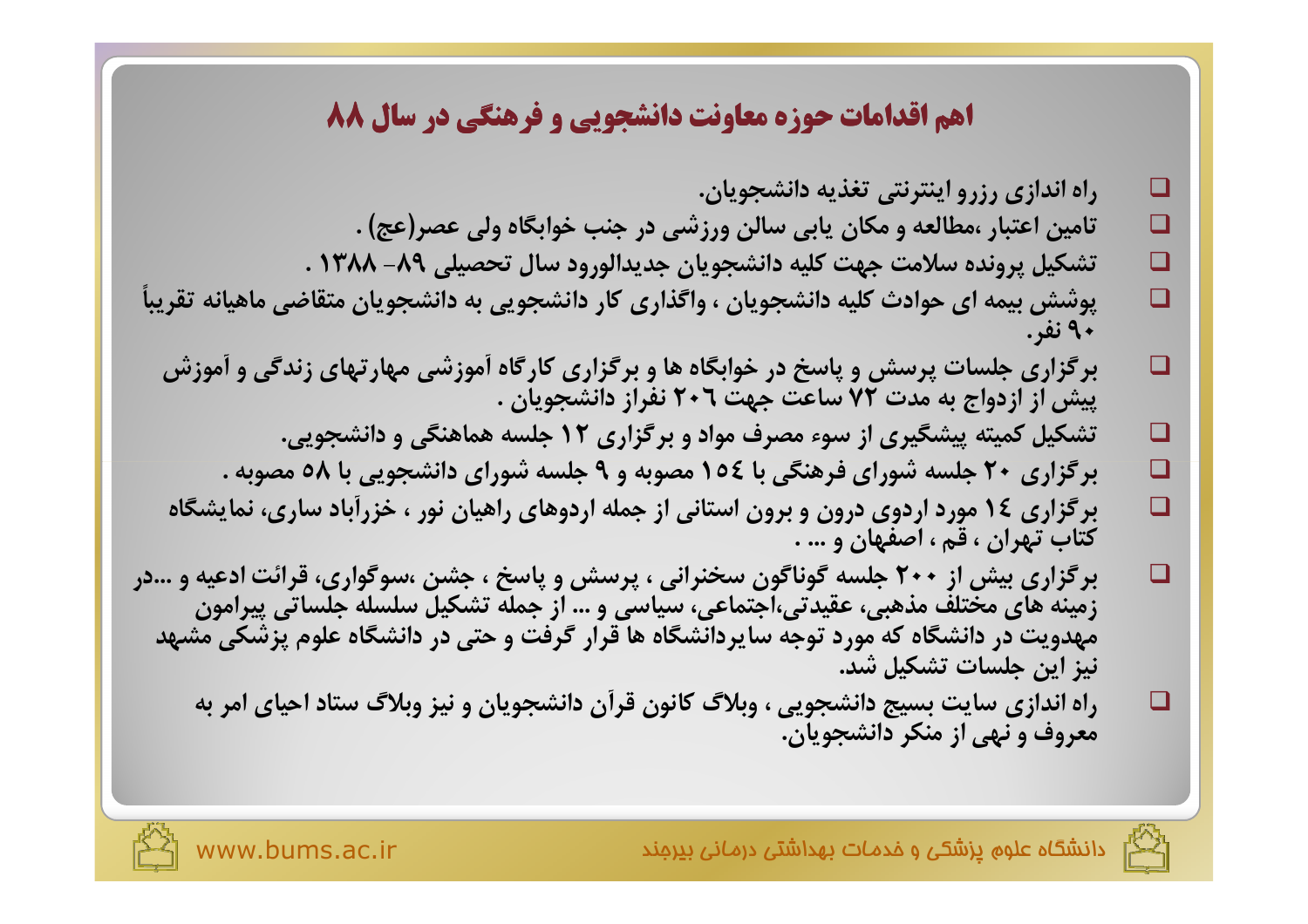#### **اهم اقدامات حوزه معاونت دانشجویی و فرهنگی در سال 88**

- بریایی ۵ مورد نمایشگاه کتاب و عکس ، بیش از ۱۰ مورد ایستگاه صلواتی ، بیش از ۱۰ مورد مسابقه فرهنگی از جمله مسابقه بزرگ تست هوش وهمچنین مسابقه کلیپ (نماهنگ) بصیرت در سطح دانشگاههای استان به مرکزیت معاونت دانشجویی و فرهنگی دانشگاه که با استقبال چشمگیر دانشجویان مواجه گردید، ۳ دوره کلاس أموزشی نظامی ، کامپیوتر و احکام ، انتشار ۵ شماره از نشریات دانشجويي اعتصام ، تسنيم و بارون.
	- پخش بیش از ۱۳۰مورد فیلم در خوابگاه های دانشجویی و سالن آمفی تئاتر. □
- برپایی پایگاه اهدای خون از سوی کانون هلال احمر دانشجویان با استقبال بیش از ۲۰۰ نفر اهداکننده و  $\Box$ نيز برگزاري انتخابات كانون هلال احمر دانشجويان .
- برگزاری جشنواره ورزشی دانشجویان و کارکنان و مسابقات تک رشته ای به مناسبت های مختلف در  $\Box$ طول سال
- رایزنی و دریافت بیش از ۱۰۰۰ جلد کتاب رایگان از اداره کل فرهنگ و ارشاد اسلامی استان و توزیع آن  $\Box$ بین اتاقهای فرهنگی خوابگاه ها و کانون ها و تشکل های دانشجویی
- شرکت ۱۰ نفر از برگزیدگان مرحله مقدماتی چهاردهمین دوره مسابقات قرآن دانشجویان دانشگاههای □ علوم پزشکی کشور و کسب دو عنوان اول و سوم کشوری در این مسابقات توسط أقایان محمدنظری و مهدي رزم آرا
	- تعمیر و تجهیز خوابگاههای دختران و پسران با اعتباری بالغ بر ۱۰۰۰ میلیون ریال.

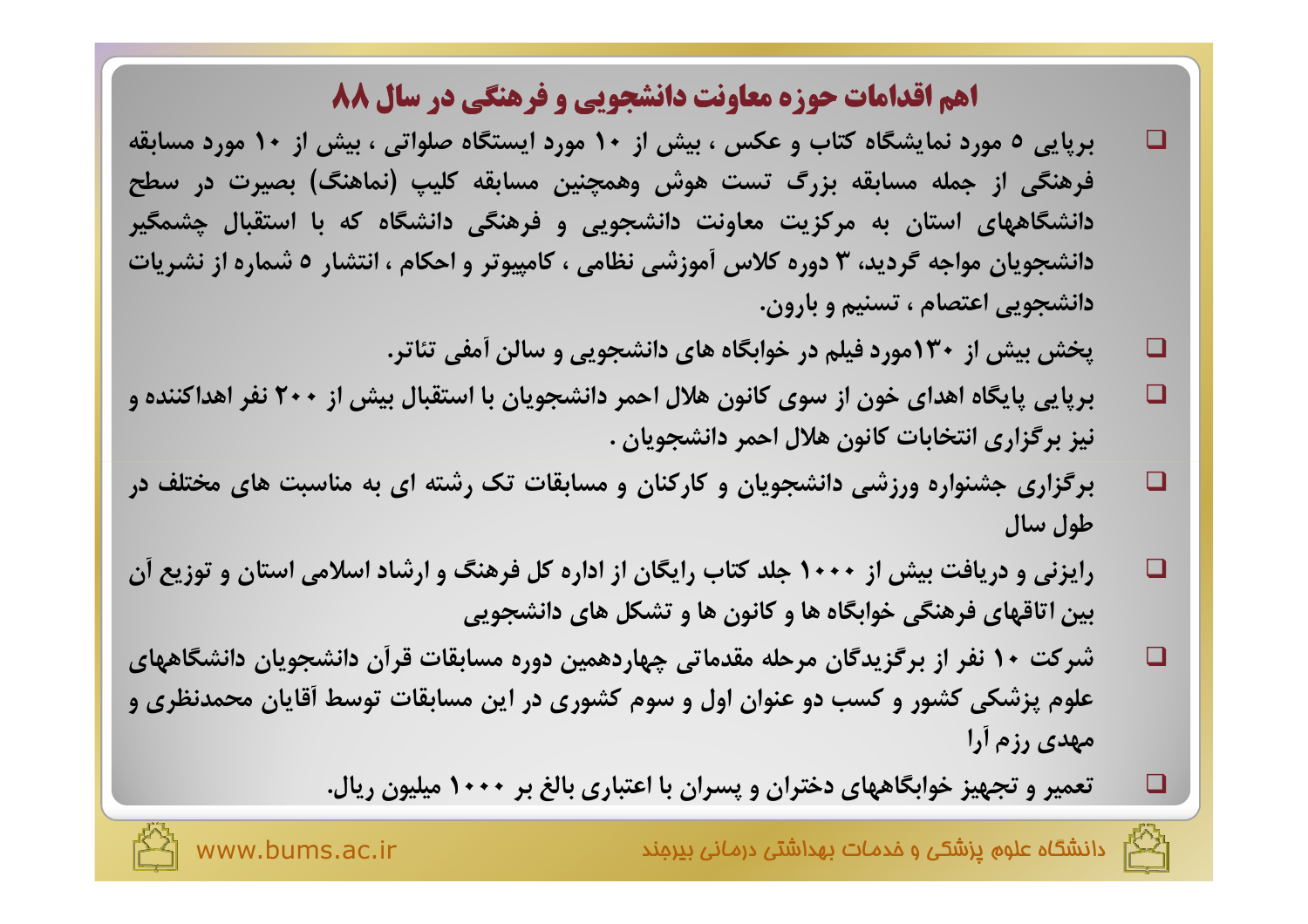#### **اهم اقدامات حوزه معاونت دانشجویی و فرهنگی در نه ماهه سال ۱۳۸۹**

- انجام تعمیر و تجهیز خوابگاههای دانشجویی با اعتباری بالغ بر ٤٠٠ میلیون ریال .  $\Box$
- تحت پوشش بیمه حوادث قرار دادن کلیه دانشجویان و بیمه خدمات درمانی نمودن دانشجویان  $\Box$ متقاضی با اعتباری بالغ بر ۱۶۱۵۰۰۰ ریال
	- ارائه بن نقدی صبحانه هر ماه یکبار به دانشجویان ساکن خوابگاه معادل ٤٠ میلیون ریال .  $\Box$ 
		- نصب لوازم ورزش پارکی در خوابگاه های دختران با اعتباری بالغ بر ۱۰۰ میلیون ریال  $\Box$
- اعزام دانشجویان به اردوهای درون استانی با ظرفیت ۴۶۰نفرو برون استانی با ظرفیت ۳۶۰ نفر و  $\Box$ اعتباري بالغ بر١٨٥ ميليون ريال .
	- انجام مسابقات قرأنی ، فرهنگی و برگزاری جلسات دینی ، فرهنگی ، قرأنی و شب شعر به  $\Box$ مناسبتهای مختلف با حضور ۱۱۰۰ شیرکت کننده و اعتباری بالغ بر ۵۰ میلیون ریال .
	- برگزاری جشنواره ورزشی بهاره و پاییزه جهت دانشجویان و کلاسهای فوق برنامه ورزشی  $\Box$ 
		- انتشار نشريات دانشجويي  $\Box$
		- اعزام دانشجويان پسر به المپياد ورزشي  $\Box$
		- تكميل پرونده سلامت جهت كليه دانشجويان جديد الورود  $\Box$



www.bums.ac.ir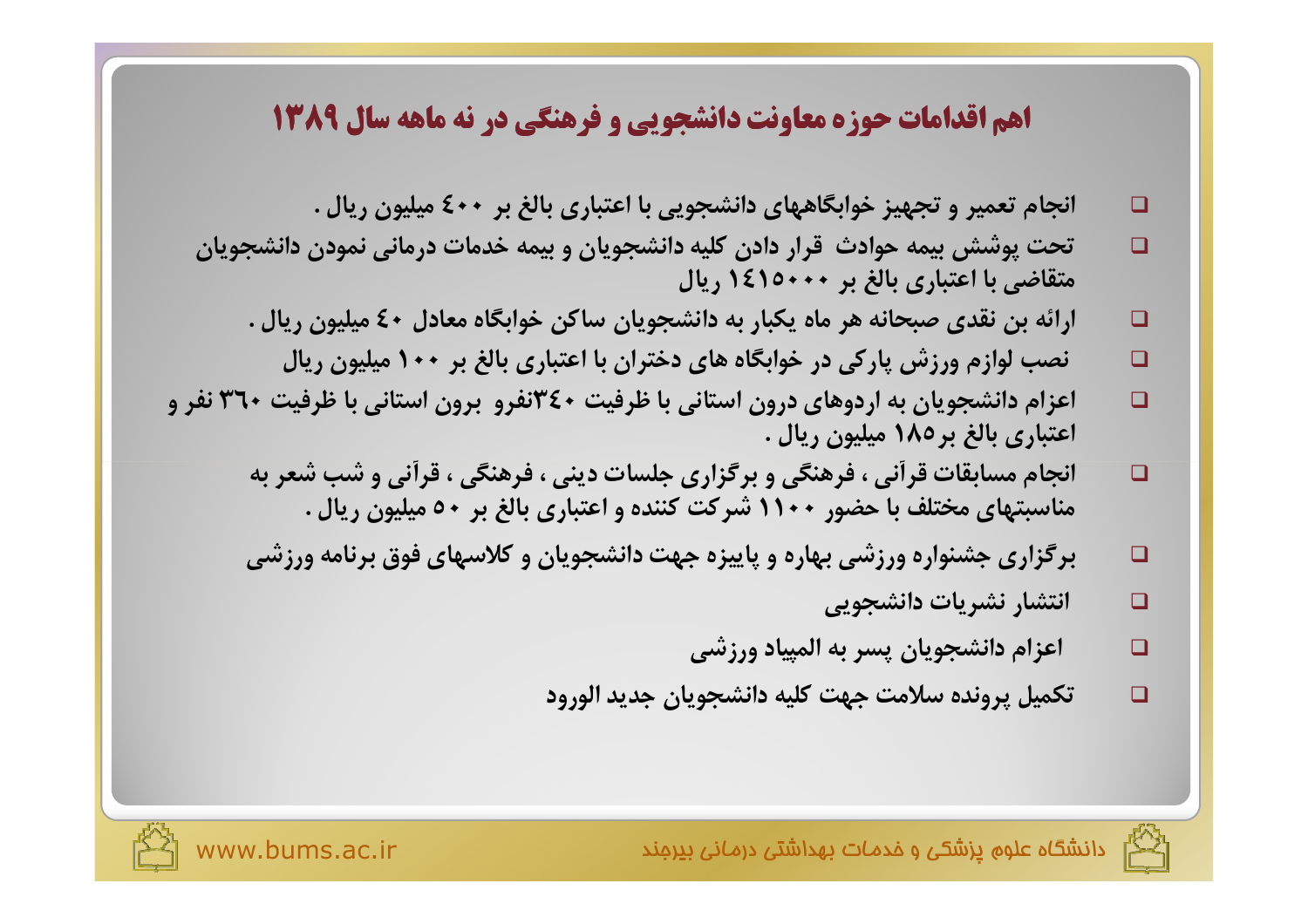# ۱هم اقدامات حوزه معاونت دانشجویی و فرهنگی در نه ماهه سال ۱۳۸۹

- کسب عنوان اول در بیست و پنجمین جشنواره ملی قران دانشجویان سراسر کشور در رشته تفسیر .  $\Box$ 
	- کسب چهار عنوان اول ،سوم،چهارم وپنجم کشوری در پانزدهمین جشنواره قرانی دانشجویان  $\Box$ دانشگاههای علوم پزشکی سراسر کشور.
		- راه یابی تیم فوتبال دانشجویان به لیگ دسته اول فوتبال کشور.

- کسب عنوان دوم در رشته تواشیح ، عنوان دوم و سوم در رشته خطاطی در دومین جشنواره فرهنگی  $\Box$ دانشجويان علوم پزشكي كشور .
- اعزام ۳۰۰ نفر از دانشجویان از منطقه بازسازی شده رزمایش مسلم ابن عقیل با مشارکت ستاد شاهد و □ ایثارگر دانشگاه
	- کسب مقام اول در رشته تواشیح ، قرائت قران در مسابقات بسیج دانشجویی استان .  $\Box$
	- نصب کمدهای دیواری و تعویض موکت های خوابگاه فاطمیه با اعتباری بالغ بر ٤٥٠ میلیون ریال  $\Box$ 
		- محوطه سازی خوابگاه ها و سلف سرویس با اعتباری بالغ بر ۳۰۰ میلیون ریال □
	- افزایش کیفیت مواد اولیه غذایی با خرید گوشت گرم و برنج مرغوب و بالا بردن کیفیت غذای سلف  $\Box$ سرويس
- اتمام گازکشی خوابگاه ها و سلف سرویس و وصل آن به گاز شهری با اعتباری بالغ بر ۷۰۰ میلیون ریال  $\Box$

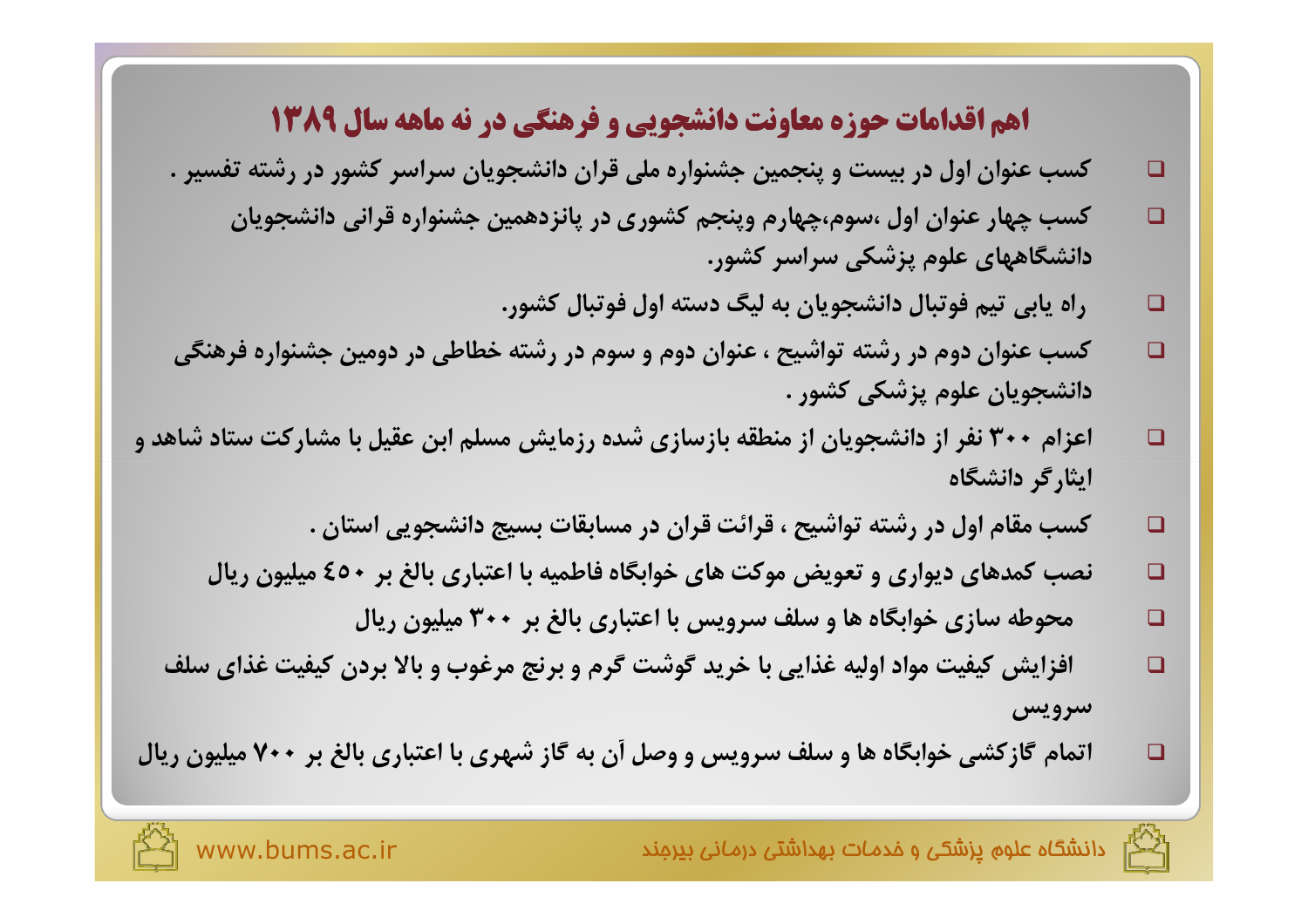## مهمترين موانع و مشكلات حوزه معاونت دانشجويي فرهنگي

- کمبود اعتبارات لازم جهت ارائه خدمات رفاهی مطلوب تر ، فعالیتهای فرهنگی ورزشی و فوق برنامه  $\Box$ و خرید تجهیزات لازم جهت خوابگاه ها و تشکل های دانشجویی.
	- عدم حصار کشی مناسب در خوابگاه ولیعصر(عج) به جهت غیرمشخص بودن وضعیت زمینهای آن .  $\Box$ 
		- کمبود فضای خوابگاهی جهت ۳۰۰ نفر از دانشجویان جدید الورود.  $\Box$





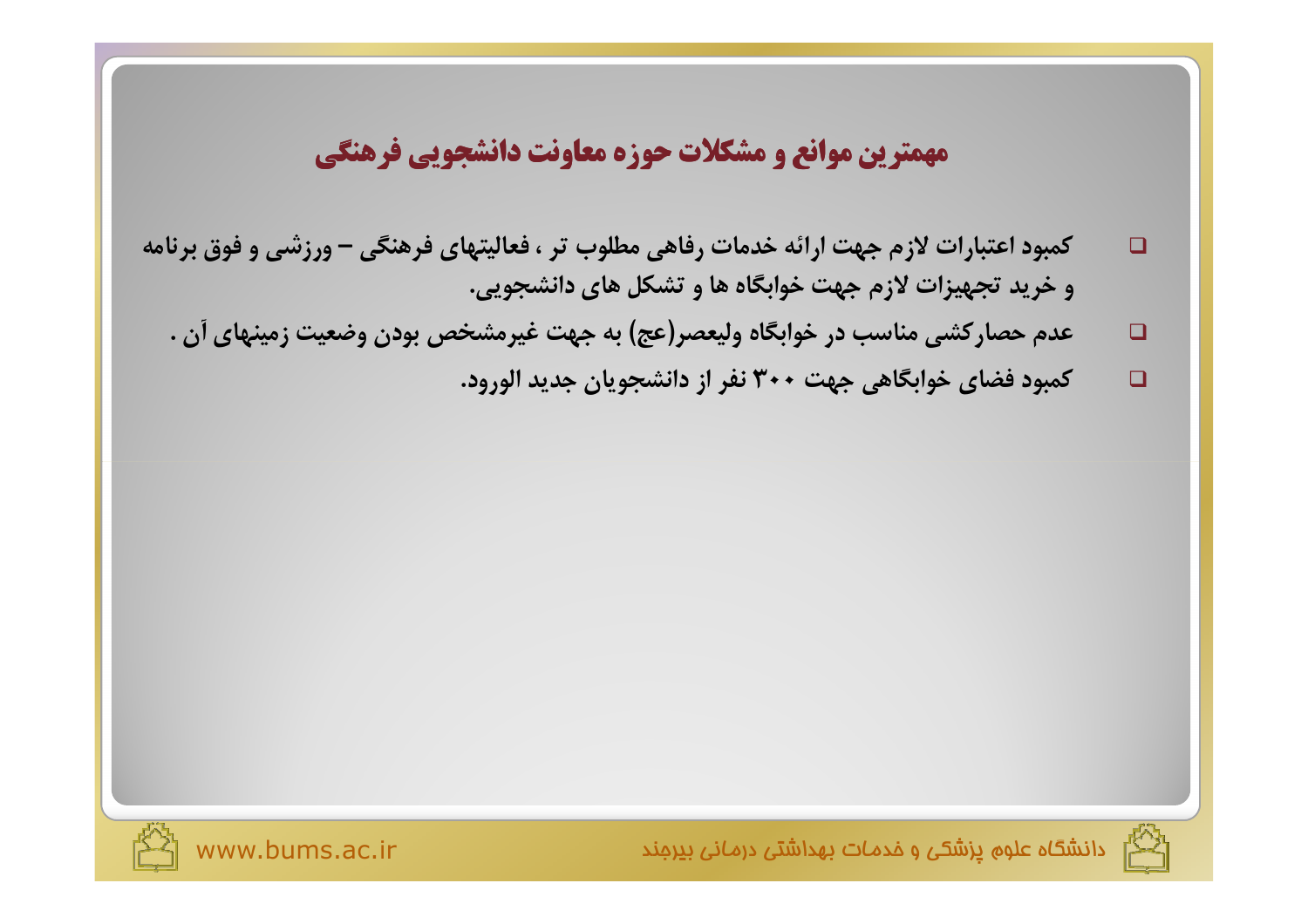# پیشنهادات حوزه معاونت دانشجویی فرهنگی

- تصویب ساختار جدید معاونت با توجه به رشد دانشگاه و دانشجویان.  $\Box$
- اختصاص بودجه لازم جهت تكميل خوابگاه در دست احداث دختران و شروع به كار خوابگاه  $\Box$ مصوب استاني هيات دولت .
	- اختصاص اعتبارات مكفى جهت انجام امور مربوط به رفاه دانشجويان.  $\Box$
- خرید زمین های اطراف خوابگاه ولیعصر(عج) که کاربرد آموزشی نیز دارند با برآورد اعتباری  $\Box$ معادل ۲ میلیارد تومان .





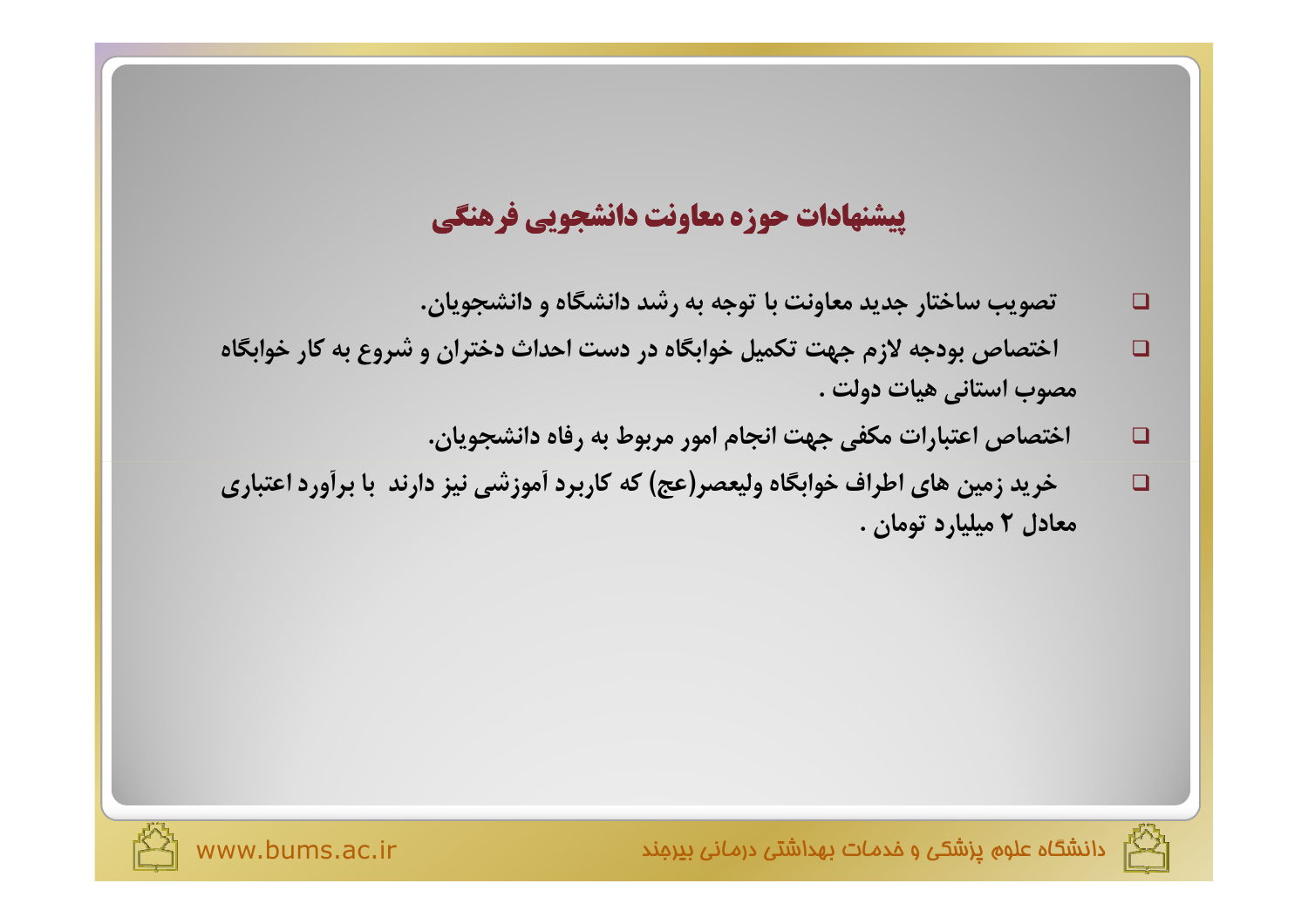### شاخص ترین دستاوردهای حوزه معاونت دانشجویی در سال ۱۳۸۸

- پیگیری تصویب یک باب خوابگاه ۲۸۰ نفره پسران در مصوبات هیئت دولت .  $\Box$
- پیگیری احداث سالن چندمنظوره ورزشی در جنب خوابگاه ولیعصر(عج) و شروع عملیات اجرایی آن .  $\Box$ 
	- کسب مقام قهرمانی تیم فوتبال دانشجویان دانشگاه در مسابقات دسته ۲ کشور.
	- کسب دو عنوان اول و سوم کشوری در مسابقات سراسری قرآن دانشجویان دانشگاه های کشور.  $\Box$
- راه اندازی سایت بسیج دانشجویی ، وبلاگ کانون قرآن دانشجویان و نیز وبلاگ ستاد احیای امر به معروف و نهي از منكر دانشجويان .
	- تشکیل شورای ورزش در دانشگاه .  $\Box$ 
		- راه اندازی رزرو اینترنتی غذا .  $\Box$



 $\Box$ 

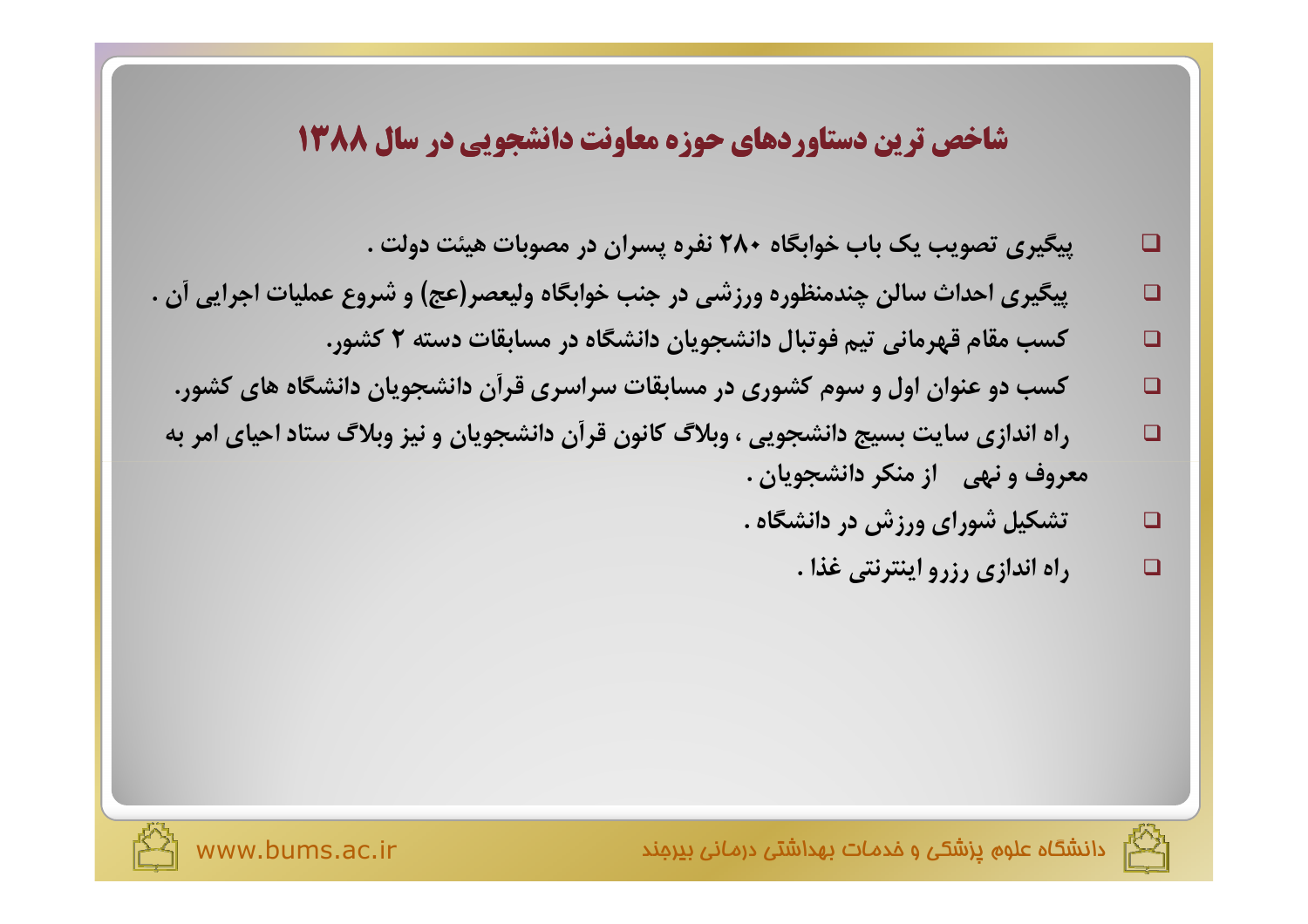# شاخص ترین دستاوردهای حوزه معاونت دانشجویی در سال ۱۳۸۹

- کسب عنوان اول در بیست و پنجمین جشنواره ملی قران دانشگاههای سراسر کشور در رشته تفسیر .
- کسب چهار عنوان اول ،سوم،چهارم وینجم کشوری در یانزدهمین جشنواره قرانی دانشجویان □ **دانشگاههای عل**وم پزشکی سراسر کشور.
	- راه یابی تیم فوتبال داخل چمن دانشجویان به لیگ دسته اول فوتبال کشور.
- کسب عنوان دوم در رشته تواشیح ، عنوان دوم و سوم در رشته خطاطی در دومین جشنواره فرهنگی  $\Box$ **دانشجويان** علوم پزشكي كشور .
- اعزام ۳۰۰ نفر از دانشجویان از منطقه بازسازی شده رزمایش مسلم ابن عقیل با مشارکت ستاد شاهد و  $\Box$ ایثارگر دانشگاه
	- کسب مقام اول در رشته تواشیح ، قرائت قران در مسابقات بسیج دانشجویی استان .  $\Box$
	- نصب کمدهای دیواری و تعویض موکت های خوابگاه فاطمیه با اعتباری بالغ بر ٤٥٠ میلیون ریال  $\Box$ 
		- محوطه سازی خوابگاه ها و سلف سرویس با اعتباری بالغ بر ۳۰۰ میلیون ریال
- افزایش کیفیت مواد اولیه غذایی با خرید گوشت گرم و برنج مرغوب و بالا بردن کیفیت غذای سلف □ سرويس
	- اتمام گازکشی خوابگاه ها و سلف سرویس و وصل آن به گاز شهری با اعتباری بالغ بر ۷۰۰ میلیون ریال

 $\Box$ 

 $\Box$ 

□

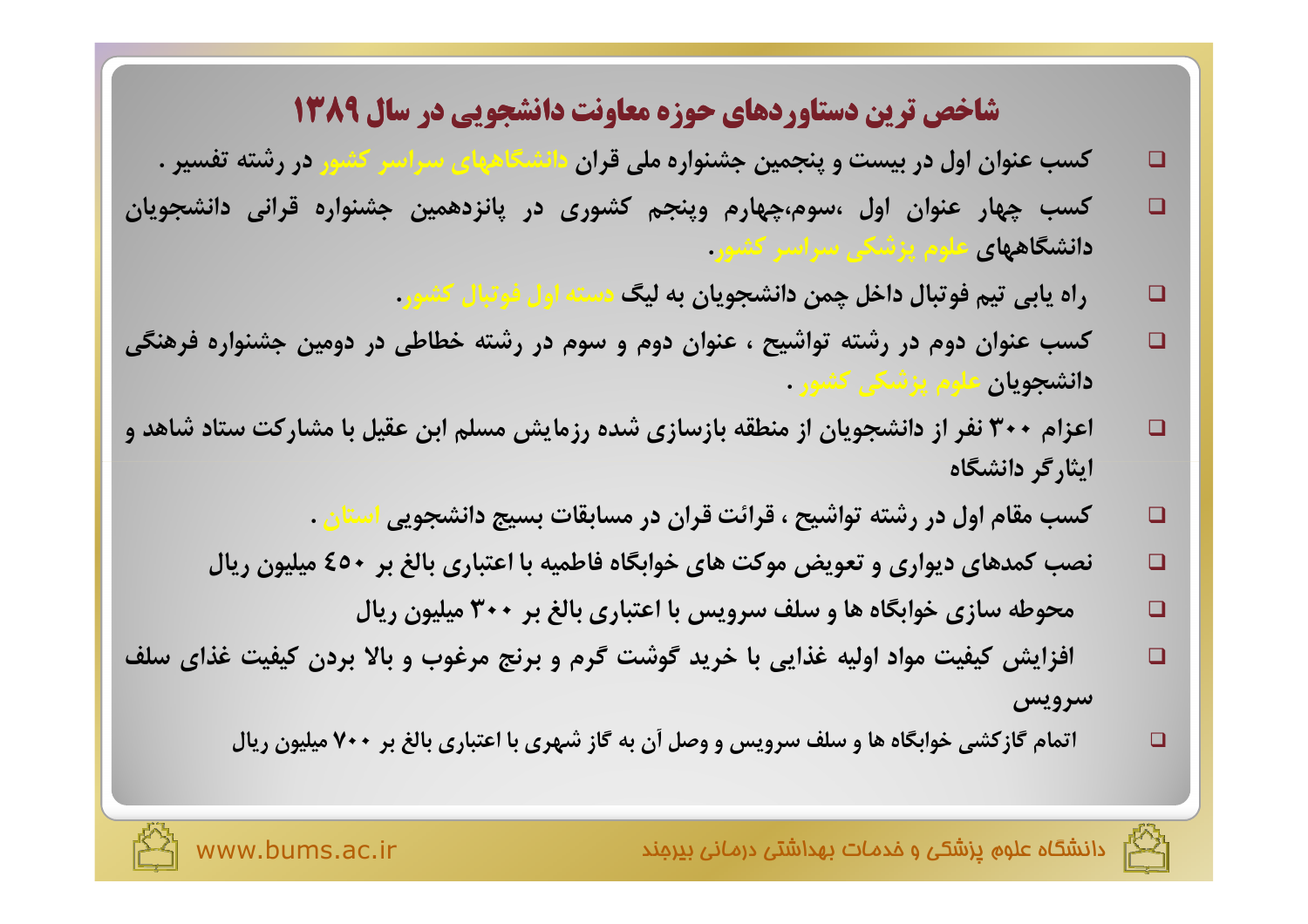# **برنامه های در دست اجرا در سال 89 حوزه معاونت دانشجویی فرهنگی**

- تكميل سالن ورزشي خوابگاه وليعصر (عج)  $\Box$
- تعیین تکلیف زمینهای اطراف خوابگاه ولیعصر (عج) به منظور محوطه سازی آن  $\Box$ 
	- پیگیری اجرایی شدن مصوبه دولت در خصوص احداث خوابگاه برادران  $\Box$ 
		- اجرای سیستم wireless در خوابگاه های دانشجویی  $\Box$
- مطالعه ، مکان پابی و تامین اعتبار دو قطعه زمین تنیس در خوابگاههای دانشجویی .  $\Box$
- مطالعه ، مكان يابي و تامين اعتبار و احداث استخر سرپوشيده از محل ١٪ اعتبارات ورزشي .  $\Box$

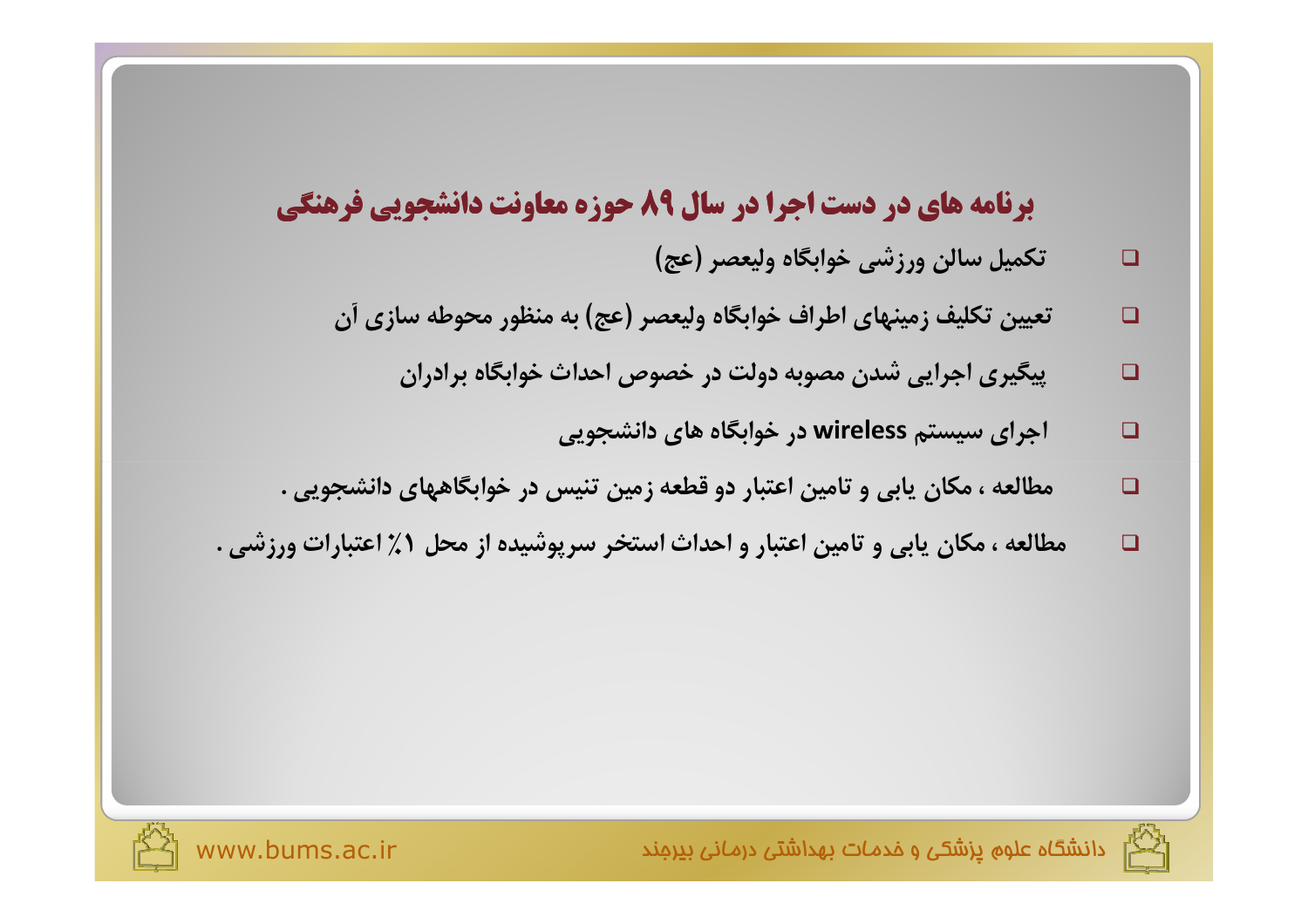| الف - خوابگاه                                 |               |               |                     |              |              |                                   |             |                                                |  |  |
|-----------------------------------------------|---------------|---------------|---------------------|--------------|--------------|-----------------------------------|-------------|------------------------------------------------|--|--|
|                                               |               |               | عالى                | خوب          | متوسط        | ضعيف                              |             |                                                |  |  |
| ملاحظات                                       | نمره خام      | امتياز        | $\mathbf{r}$        | ۳            | ۲            | $\mathbf{I}$                      | ضريب        | عنوان شاخص                                     |  |  |
|                                               | 10.٣٣         | ۲.            | $\mathbf{A}$        |              |              |                                   | ٥           | سرانه فضاى فيزيكى خوابگاه                      |  |  |
|                                               | $Y - 1$       | 16            | $\mathbf{A}$        |              |              |                                   | $\pmb{\xi}$ | سرانه فضای اتاق خوابگاهی                       |  |  |
|                                               | ٣.٢٢          | 16            | $\mathbf{I}$        |              |              |                                   | ٤           | تراكم دانشجو در اتاق                           |  |  |
| منظور چشمه توالت است                          | ####          | ١.            |                     |              | $\mathbf{I}$ |                                   | ە           | سرانه سرویس بهداشتی                            |  |  |
|                                               | 12.07         | ە             |                     |              |              | $\mathbf{V}$                      | ٥           | <mark>سرانه دوش حمام</mark>                    |  |  |
|                                               | ለዖ.ฯ          | $\mathcal{W}$ | $\mathbf{A}$        |              |              |                                   | ۳           | سرانه يخچال                                    |  |  |
|                                               | ۳.۸۳          | $\mathcal{W}$ | $\mathbf{A}$        |              |              |                                   | ۳           | سرانه اجاق گاز                                 |  |  |
| امتیاز بر اساس چک لیست شماره ۱ تعیین<br>میشود | 7.12          | ۶             |                     |              | $\mathbf{A}$ |                                   | ۳           | امکانات و تجهیزات خوابگاهی                     |  |  |
|                                               | ٣٢.٧۶         | ٩             |                     | $\lambda$    |              |                                   | ۳           | سرانه رايانه                                   |  |  |
|                                               | ####          | ۳             |                     |              |              | $\mathbf{A}$                      | ٣           | سرانه خط تلفن مستقيم شهري                      |  |  |
|                                               | 92.59         | Υ             | $\mathbf{I}$        |              |              |                                   | ۲           | سرانه خط تلفن همگانی                           |  |  |
|                                               | $\mathcal{W}$ | ۲             |                     |              |              | $\mathbf{A}$                      | ۲           | سرانه خط تلفن داخلى                            |  |  |
| امتیاز بر اساس چک لیست شماره ۲ تعیین<br>مىشود | / Y Y         | ١.            |                     |              | $\lambda$    |                                   | ە           | ایمنی خوابگاهها                                |  |  |
|                                               | $\mathbf{A}$  | 16            | $\mathbf{A}$        |              |              |                                   | $\pmb{\xi}$ | میزان پوشش دانشجویان روزانه متقاضی خوابگاه     |  |  |
| امتیاز بر اساس چک لیست شماره ۳ تعیین<br>میشود | 7.19          | ١۵            |                     | $\mathbf{I}$ |              |                                   | ٥           | بهداشت محيط خوابگاهها                          |  |  |
|                                               |               | ٤             |                     |              |              | $\mathbf{A}$                      | $\pmb{\xi}$ | سیستم برق اضطراری                              |  |  |
|                                               |               | ۳             |                     |              |              | $\mathbf{I}$                      | ٣           | منبع آب ذخیره                                  |  |  |
|                                               |               | γ             | $\pmb{\mathcal{N}}$ |              |              |                                   | ۲           | وجود موتورخانه دوگانه سوز و سیستم سوخت جایگزین |  |  |
| امتياز                                        |               | 170           |                     |              |              | جمع امتیاز کسب شده در بخش خوابگاه |             | جمع امتیازقابل کسب در بخش خوابگاه : -۱۲۶متیاز  |  |  |



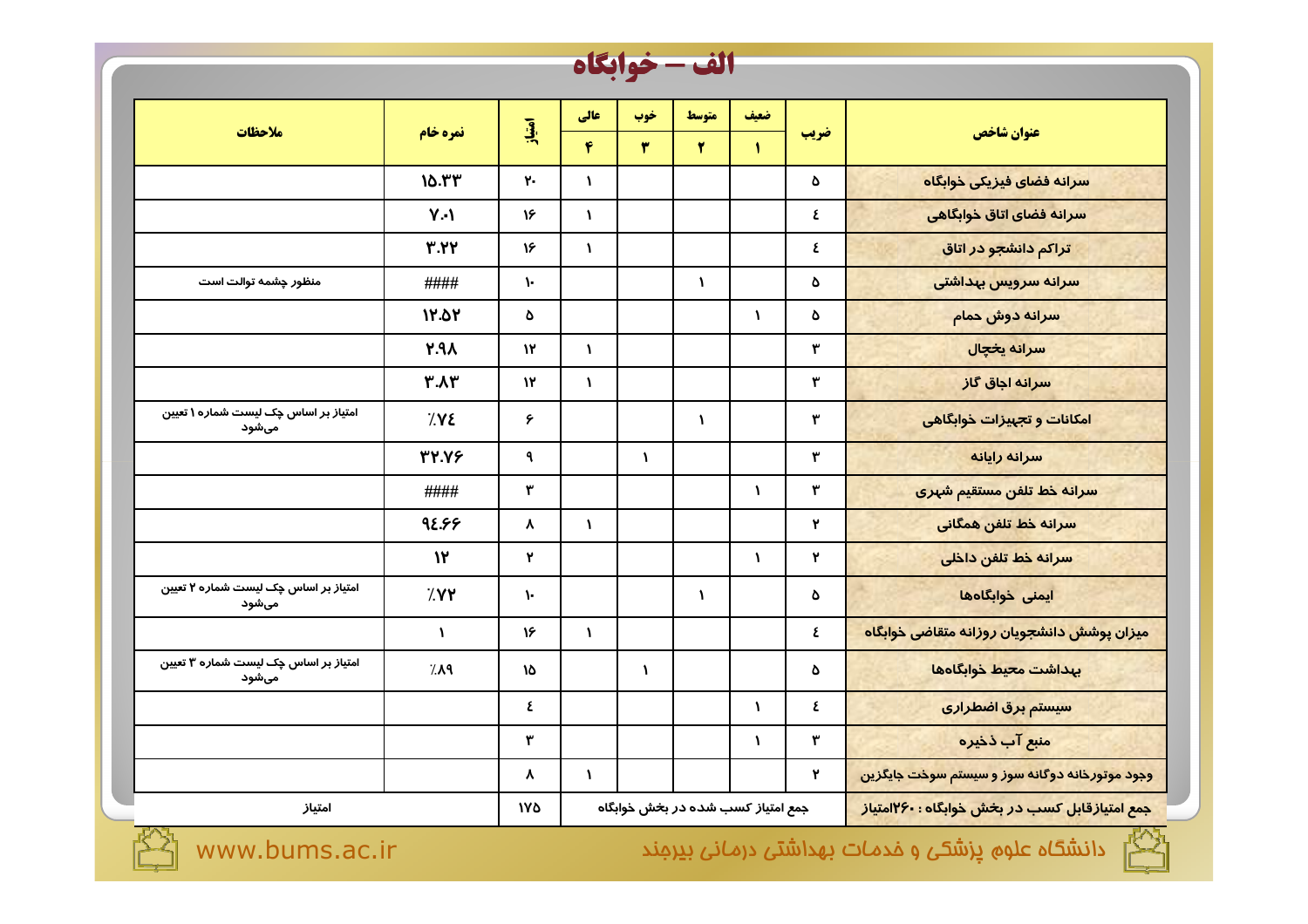| ملاحظات                                                 | نمره خام                    | امتياز        | عالى         | خوب       | متوسط                           | ضعيف         | ضريب | عنوان شاخص                                                                                                                             |  |  |  |  |
|---------------------------------------------------------|-----------------------------|---------------|--------------|-----------|---------------------------------|--------------|------|----------------------------------------------------------------------------------------------------------------------------------------|--|--|--|--|
|                                                         |                             |               | $\mathbf{r}$ | ۳.        | $\mathbf{Y}$                    | $\mathbf{L}$ |      |                                                                                                                                        |  |  |  |  |
|                                                         | $\cdot$ , $\gamma$ 9        | ٤             |              |           |                                 | $\lambda$    | ٤    | سرانه فضای غذاخوریهای دانشجویی                                                                                                         |  |  |  |  |
|                                                         | $\cdot$ ۳۳                  | 18            | $\lambda$    |           |                                 |              | ٤    | سرانه فضاى آشپزخانه غذاخورىهاى دانشجويى                                                                                                |  |  |  |  |
| امتیاز بر اساس چک لیست شماره ٤ تعیین میشود              | 791                         | ۱۶            | $\lambda$    |           |                                 |              | ٤    | وضعیت سردخانه انبارهای مواد غذایی مورد استفاده<br>دانشگاه                                                                              |  |  |  |  |
|                                                         | ٣٣١٣                        | $Y -$         | $\lambda$    |           |                                 |              | Δ    | <mark>کالری ا<i>ز</i>ائه شده <i>ز</i>وزانه به هر دانشجو</mark>                                                                         |  |  |  |  |
|                                                         | $\lambda$                   | ۲.            | $\lambda$    |           |                                 |              | δ    | <mark>كا<i>ر</i>شناس تغذي</mark> ه                                                                                                     |  |  |  |  |
|                                                         | ە                           | $\mathcal{L}$ |              |           | $\lambda$                       |              | Δ    | <mark>میوهجات و سبزی<del>ح</del>ات</mark>                                                                                              |  |  |  |  |
|                                                         | Δ                           | $\mathcal{L}$ |              |           | $\lambda$                       |              | Δ    | لبنيات                                                                                                                                 |  |  |  |  |
| امتیاز بر اساس چک لیست شماره ٤ تعیین میشود              | 7.91                        | ۲.            |              |           |                                 |              | Δ    | بهداشت محیط و مواد غذایی د <i>ر</i> انبا <i>ر</i> های مواد<br>غذایی،آشپزخانه و غذاخوریها                                               |  |  |  |  |
|                                                         | $. \mathcal{E} \mathcal{Y}$ | ە             |              |           |                                 |              | ۵    | <mark>درصد دانشجویان استفادهکننده از ناها<i>ر</i> دانشجویی</mark>                                                                      |  |  |  |  |
|                                                         | $\cdot$ ۳۲                  | Δ             |              |           |                                 |              | Δ    | <mark>د<i>ر</i>صد دانشجویان خوابگاهی استفاده کننده از شام</mark><br>دانشجویی                                                           |  |  |  |  |
| بصورت ماهيانه كوپن دريافت صبحانه تحويل<br>دانشجومی گردد | $\lambda$                   | ۲.            |              |           |                                 |              | Δ    | <mark>د<i>ر</i>صد دانشجویان خوابگاهی استفادهکننده ا<i>ز</i> صبحانه</mark><br>دانشجويي                                                  |  |  |  |  |
| امتیاز بر اساس چک لیست شماره ۵ تعیین میشود              | ٨۶                          | $\mathcal{N}$ |              | $\lambda$ |                                 |              | ٤    | اتوماسيون تغذيه                                                                                                                        |  |  |  |  |
|                                                         | $\mathcal{N}$               | ۱۶            | $\lambda$    |           |                                 |              | ٤    | وجود سیستم آب، برق و سوخت اصظرا <i>ز</i> ی، و تجهیزات ایمنی<br>مناسب د <i>ر</i> آشپزخانه و غذاخوری دانش <del>ج</del> ویی و اماکن مرتبط |  |  |  |  |
| امتیاز بر اساس چک لیست شماره ۶ تعیین میشود              | 7.۹۵                        | ١۶            | $\lambda$    |           |                                 |              | ٤    | <mark>تج</mark> بیزات طبخ، توزیع و نگهدا <i>ر</i> ی غذا                                                                                |  |  |  |  |
| امتياز                                                  |                             | ۱۹۰           |              |           | جمع امتیاز کسب شده در بخش تغذیه |              |      | جمع امتیازقابل کسب در بخش تغذیه : ۲۵۶ امتیاز                                                                                           |  |  |  |  |

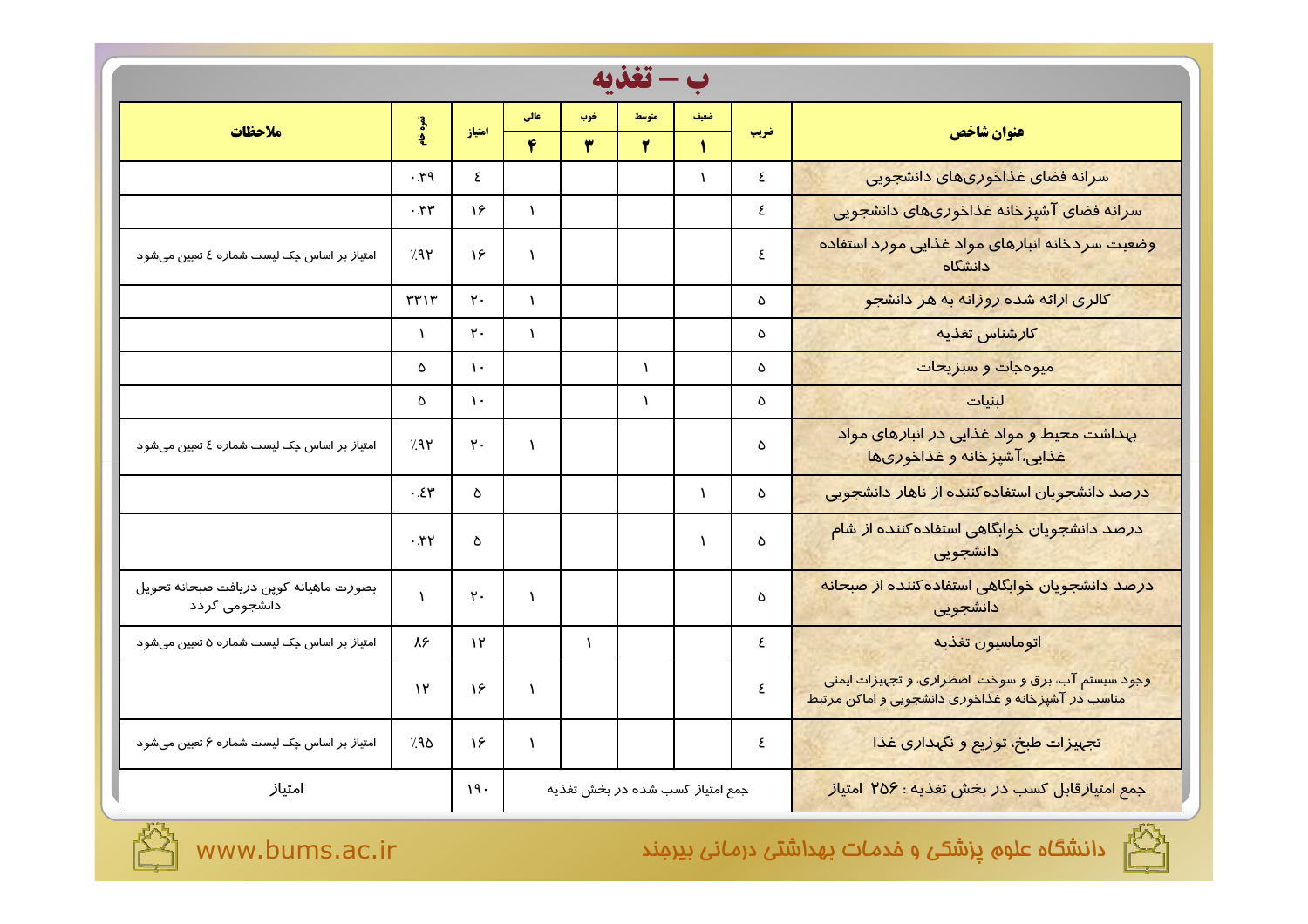# ج - تسهيلات رفاهي ( اياب وذهاب، بيمه حوادث و...)

| ملاحظات                                       | نمره خام | امتياز | عالى<br>۴ | خوب<br>۳ | متوسط<br>۲                                 | ضعيف<br>$\mathbf{I}$ | ضريب | عنوان شاخص                                                                           |
|-----------------------------------------------|----------|--------|-----------|----------|--------------------------------------------|----------------------|------|--------------------------------------------------------------------------------------|
|                                               | 144      | 16     |           |          |                                            |                      | ٤    | در صد کل دانشجویان دانشگاه استفاده کننده از<br>وسایل ایاب و ذهاب ( روزانه )          |
|                                               | ٣۱-      | 16     | ١         |          |                                            |                      | ٤    | در صد دانشجویان خوابگاهی استفاده کننده از<br>وسایل ایاب و ذهاب ( روزانه )            |
|                                               | Y.YY     | ١٢     |           |          |                                            |                      | ۳    | درصد دانشجویان شاغل به کار<br>دانشجویی                                               |
|                                               | ۰.۱      | ٢.     | ١         |          |                                            |                      | ۵    | درصد پوشش بیمه حوادث ساختمان<br>خوابگاه ها و غذاخوریهای<br>دانشجویی                  |
| امتیاز بر اساس چک لیست شماره Υ تعیین<br>مىشود | 7.70     | ١۵     |           |          |                                            |                      | ۵    | رعايت الگوى مصرف                                                                     |
| امتياز                                        |          | Y٩     |           |          | جمع امتیاز کسب شده در بخش<br>تسهيلات رفاهى |                      |      | جمع امتیازقابل کسب د <i>ر</i> ب <del>خ</del> ش تس <u>پی</u> لات<br>رفاهی : ٤٨ امتیاز |
|                                               |          |        |           |          |                                            |                      |      |                                                                                      |

| امتياز | ESE | شده مربوط به<br>۳۷ شاخص : | ِ جمع کل امتیاز قابل کسب مربوط به ۳۷شاخص<br>-- ۶ امتیاز |
|--------|-----|---------------------------|---------------------------------------------------------|
|--------|-----|---------------------------|---------------------------------------------------------|



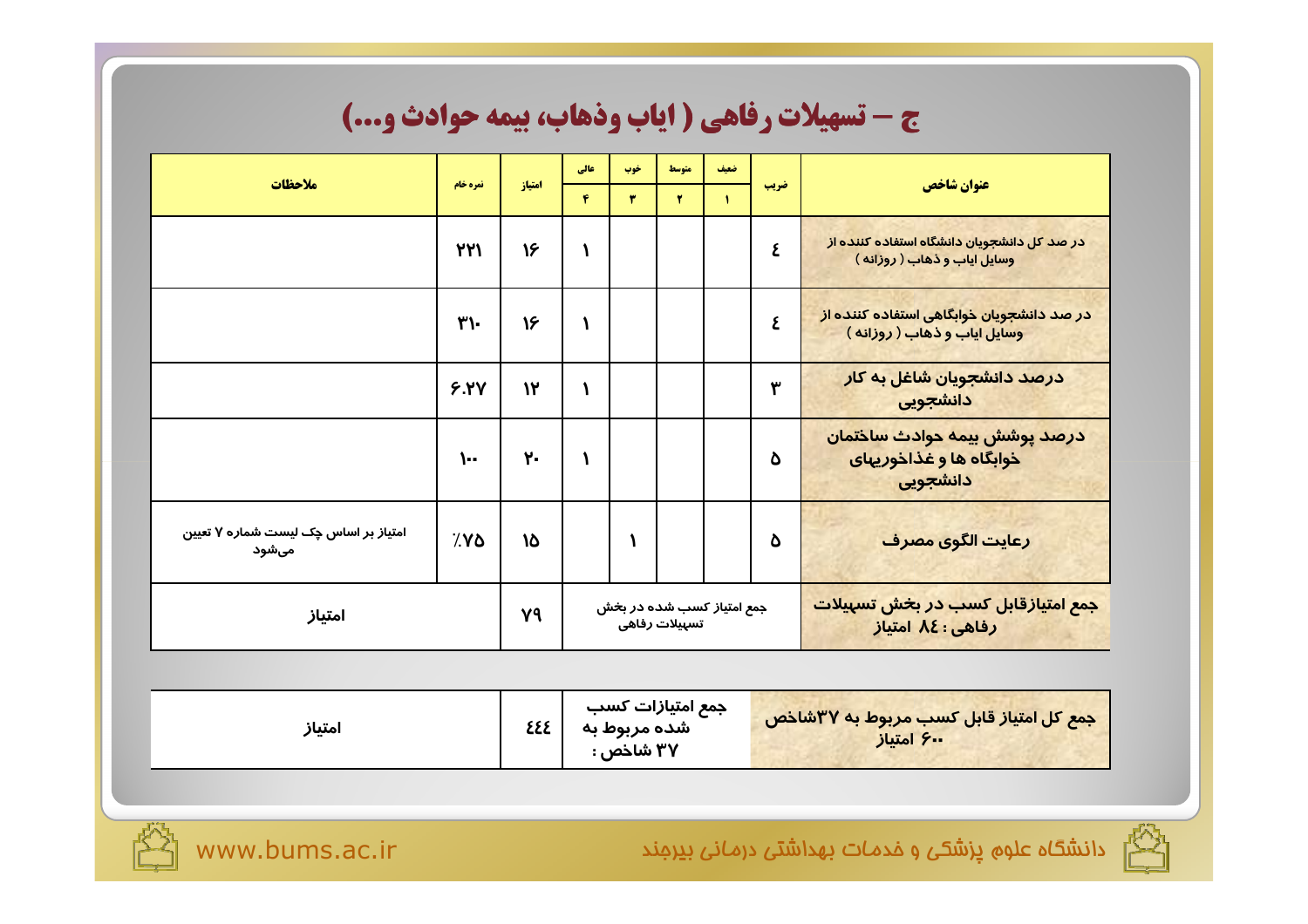|  |  |  | <b>5- رضایتمندی دانشجویان</b> |
|--|--|--|-------------------------------|
|--|--|--|-------------------------------|

| ملاحظات                                | نمره خام | امتياز | عالى                                                                      | خوب                 | متوسط                 | ضعيف      | ضريب                                                           | عنوان شاخص                                                          |  |
|----------------------------------------|----------|--------|---------------------------------------------------------------------------|---------------------|-----------------------|-----------|----------------------------------------------------------------|---------------------------------------------------------------------|--|
|                                        |          |        | $\mathbf{L}$                                                              | $\ddot{\mathbf{r}}$ | $\lambda$             | ٧         |                                                                |                                                                     |  |
| پایش فرمهای نظرسنجی دانشجویان (دورهای) |          | ٤δ     | 7.10                                                                      | 7.12                | 7.5                   | 7.1       | ە                                                              | نحوه تعامل مسئولین امور دانشجویی با<br>دانشجویان و پاسخگویی به آنها |  |
| پایش فرمهای نظرسنجی دانشجویان (دورهای) |          | ٤.     | ٬۱۵                                                                       | 7.19                | ٣٧<br>$\gamma$        | 7.19      | ە                                                              | رضایتمندی از تغذیه                                                  |  |
| پایش فرمهای نظرسنجی دانشجویان (دورهای) |          | ٣٥     | 7.15                                                                      | $/$ Y-              | $/$ $\gamma$ $\gamma$ | 7.51      | ە                                                              | رضایتمندی از خوابگاه                                                |  |
| پایش فرمهای نظرسنجی دانشجویان (دورهای) |          | ٤.     | 715                                                                       | $\lambda$           | $/$ ۳۲                | $\lambda$ | ە                                                              | رضایتمندی از موارد رفاهی                                            |  |
| امتياز                                 |          | 16.    | جمع امتیاز کسب شده در<br>ب <del>خ</del> ش <i>ر</i> ضایت مندی<br>دانشجويان |                     |                       |           | جمع امتیاز قابل کسب مربوط به رضایتمندی<br>دانشجویان ۲۰۰ امتیاز |                                                                     |  |

کسب امتیاز ازامتیازات فرم نظرسنجی : تا ۵۰درصد ضعیف – ۵۰ تا ۶۰درصد متوسط – ۶۰ تا ۸۰درصد خوب – ۸۰درصد به بالا عالی